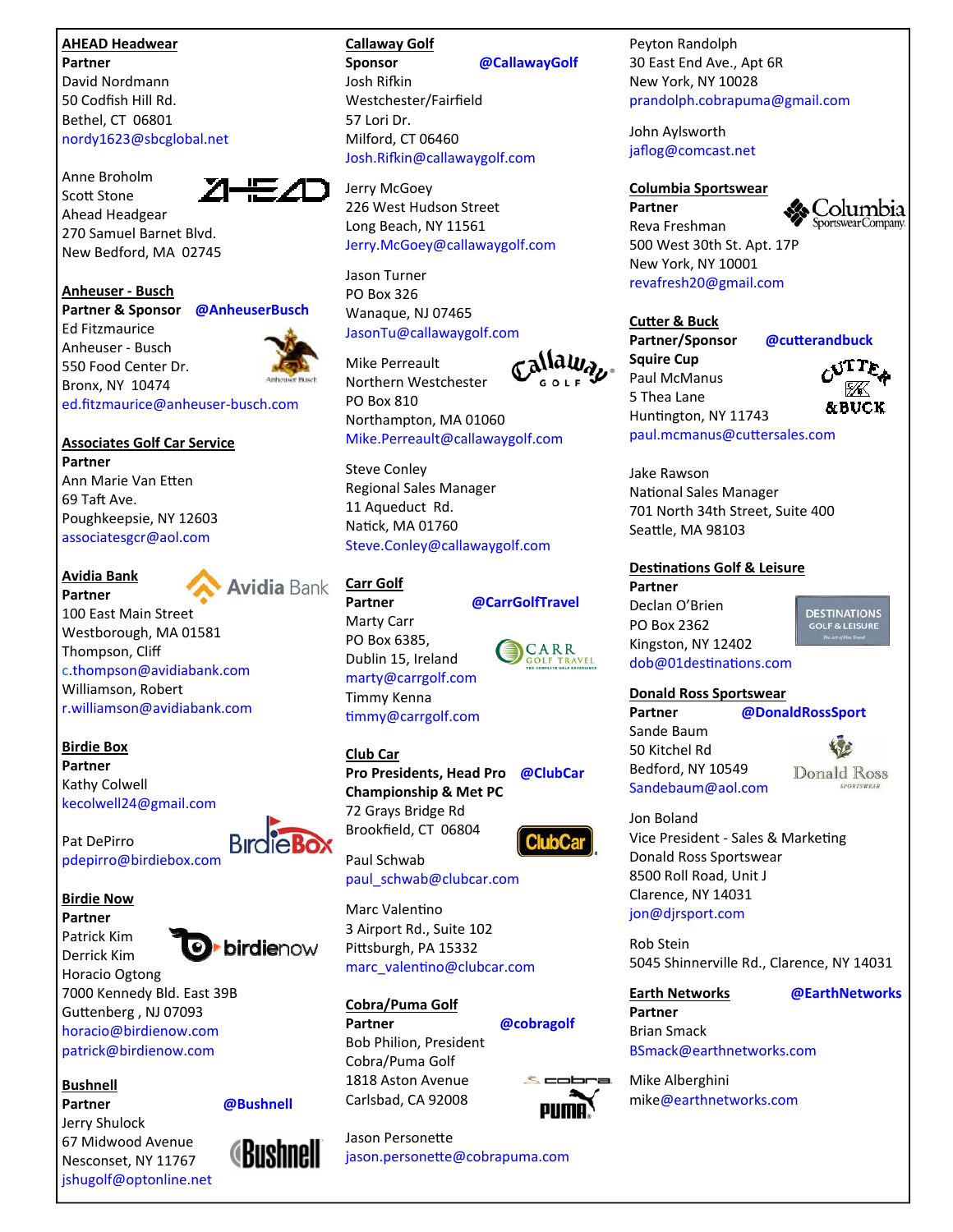# **Empire Casino**

**Sponsor @EmpireCasino**

Anthony D'Alessandro oncoursemc@hotmail.com

### Ryan Murphy

rmurphy@empirecitycasino.com

810 Yonkers Ave, Yonkers, NY 10704



**Partner** Chris Reh



**EMPIRE CITY.** 

1005 Alderman Dr. Suite 111 Alpharetta, GA 30005 creh@dv8sports.com

Richard Stamper rstamper@dv8sports.com Paul McManus Paul.mcmanus@cuƩersales.com

## **Evolve Golf**

**Partner** BJ Maloy Adam Brown 805 N. 4th Street, Suite G evolvegolf Wilmington, NC 28401 bjmaloy@evolvegolf.com adam@evolvegolf.com

# **EY**

**Junior Golf @EYNews** Mark Manoff Michelle Liotta Ernst & Young 5 Times Square New York, NY 10036 Mark.Manoff@ey.com



## **EZ‐GO**

**Partner @EZGOvehicles** Dave Tennant 1451 Marvin Griffen Road Augusta, GA 30906 dtennant@textron.com

Nick Roberto 18 Max Dr., Unit 3B Morristown, NJ 07960 nroberto@textron.com

Chris Larizza 17 Buck Hill Road Madison, CT 06443 clarizza@textron.com

Reed Williams 55 West End Ave., Apt 4i NY, NY 10023 rwilliams01@textron.com

**Fairway Golf Car Co. Seniors Championship/LI Pro President** Anthony Frick **@FairwayGolfCars** 8 Commercial Blvd. **Fairway** Medford, NY 11763

Anthony@fairwaygolfcar.com

# **Fairway & Greene**

**Partner @FairwayGreene** Terry Murphy 128 Tuthill Street Port Jefferson, NY 11777 marciamurf@portjeff.net

james@gameyourgame.com

david@gameyourgame.com

Jason@gameyourgame.com

777 Terrace Avenue, Ste. 503 Hasbrouck Heights, NJ 07604

ajbulizak@goclubgolf.com

chris@goclubgolf.com

bob@goclubgolf.com

**Golf Life Navigators**

Naples, FL 34105 Lynn Josephson

3510 Kraft Road, Suite200

**Partner** James Walsh

David Kelly

**Go Club** Partner

Andy Bulizak

Chris Langbein

Bob Mulcahy

**Partner** 

Jason Williams

**Game Golf @GameGolf**

**FAIRWAY** & GREENE

# **GAME GOLF**

paul.mcmanus@cuttersales.com **J.Lindeberg**

# **Partner @JLindebergGolf**

Michele Vasti 23 Brookside Marlboro, NJ 07746 michelev24@optonline.net

J.LINDEBERG

Helena Kjellberg Director of Golf Sales 25 West 36TH ST., 6TH Floor New York, NY 10018 Helena.Kjellberg@jlindeberg.com

# **Jani‐King Partner @JaniKingClean**

Mike Biggs, Executive Director Jani‐King 16885 Dallas Parkway Addison, TX 75001

**JBA Awards**

**Partner** Jim & Lorna Boas PO Box 38 Lynbrook, NY 11563 info@jbaawards.com



**Kirk & Matz @KirkMatz**

**Partner** Justin Matz 3390 Denver Dr., Unit D Denver, NC 28037 jmatz@kirk‐matz.com Sande Baum Sandebaum@aol.com



**KIRK & MATZ** cra

**Lenox Advisors @LenoxAdvisors New York State Open**  Michael Book Rick Van Benschoten @ LENOX ADVISORS, INC Kelly Jones 530 Fifth Ave., 11th Floor New York, NY 10036 **Lift 23 @UpLift23** 



d. n mandelar <sup>1</sup>

lynn@golflifenavigators.com Bob Marshall Bob@GolfLifeNavigators.com

### **Golf Pro Delivered Partner**

20 W. Vanderventer Ave., Suite 102, Port Washington, NY 11050 Jeff Wibben jeff@golfgpd.com Nick Miller nick@golfgpd.com

# **H4** Distribution

**Partner** 1725 Park Lane South‐Unit 3 Jupiter, FL 33458 Brian Foy bfoy@h4distribtion.com Doug Mauch dmauch@h4distribution.com







Huntington, NY 11743

**Heritage CreaƟons**

Huntington, NY 11743

Paul McManus 5 Thea Lane

paul.mcmanus@cuƩersales.com

**Partner @customtrophy**

1425 Holland Rd, Maumee, OH 43537 tblackm@me.com Paul McManus 5 Thea Lane

HAAS-JORDAN®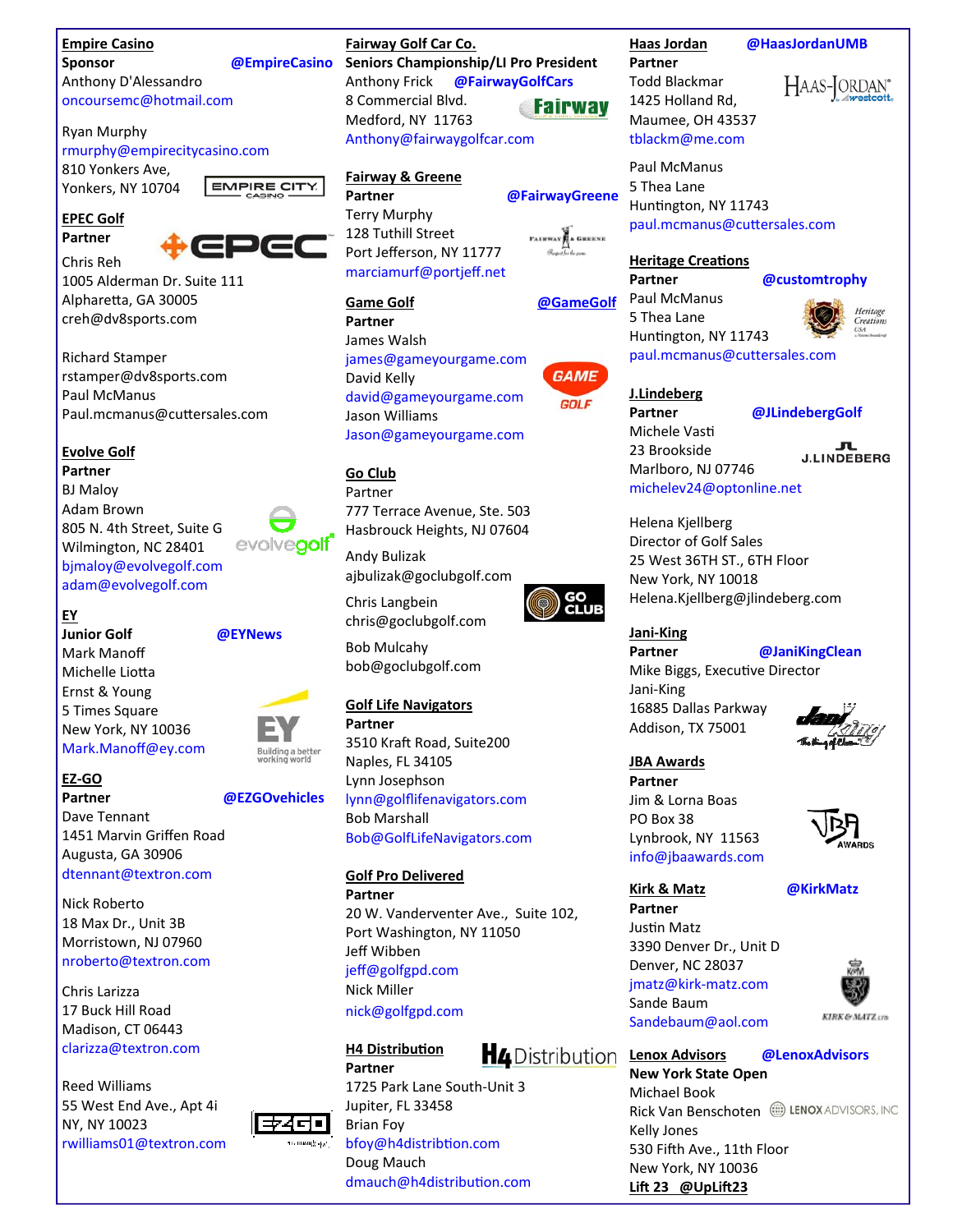**Partner**

Edward Del Guercio ed@lift23.com

# **Sponsor**

## **Lincoln @LincolnMotorCo**

**Pro Am Series, Met PGA Championship & ProAm, Women's Met Open** Mary Beth Childs 2 Stacey Court

Millington, NJ 07946

THE LINCOLN MOTOR COMPANY

**The Loden Group MarƟn Golf/Fennec Golf Partner** Andrea Rowan arowangolf@gmail.com



Gavin Heap 7500 San Felipe St., Ste. 1060 Houston, TX 77063 gph25@ymail.com

**Mastercard @Mastercard WPGA & LIPGA, Met PGA Championship & ProAm**

Chevon Miles MasterCard International 2000 Purchase Street Purchase, NY 10577‐2509 Chevon\_Miles@mastercard.com

Mike Moutenot, V‐P U.S. Sponsorships, MasterCard, 100 Manhattanville Rd., Purchase, NY 10542

## **Middleton Golf Group/ Cleveland /Srixon/XXIO**

**Partner** Dean Middleton Tony Middleton 14 Valley Circle Fairfield, CT 06825 deanmid@yahoo.com Brian Uvena brianuvena@clevelandgolf.com

Percy Cajahuanca Percycm94@yahoo.com

**Mike Hebron's School For Learning Golf Women's Stroke Play & Match Play** Mike Hebron Smithtown Landing CC 498 Landing Avenue Smithtown, NY 11787 michael@michaelhebron.com

## **Mizuno @Golf\_Mizuno Partner Matt Novak** maƩ.novak@mizunousa.com Michael Shady mike.shady@mizunousa.com Steve Danilow steve.danilow@mizunousa.com

Chuck Gartner Mizuno USA 4925 Avalon Ridge Pkwy. Norcross, GA 30071 Chuck.Gartner@mizunousa.com

Mohegan Sun

**Mohegan Sun @MoheganSun Pro Am Series, Pro‐Ladies, Met PGA Championship & ProAm**

Mitchell Etess Marc Provost Mohegan Sun 1 Mohegan Sun Blvd. Uncasville, CT 06382



## **Morell Studios**

**Partner** 515 North Flagler Drive Suite 802, West Palm Beach, FL 33401 Bill Carroll **MORELL** billc@morellstudios.com Jon Clay jonc@morellstudios.com

### **NaƟonal Car Rental**



(G(G

**Partner @NaƟonalCarPro** Pat Farrell Enterprise Holdings/National Car Rental

600 Corporate Park Drive **National** St. Louis, MO 63105

### **Omega @Omegawatches Sponsor**

**Partner** Gerry Mullally 536 Hemlock Road Fairfield, CT 06824 gerry@parbargolf.com

**Peter Millar**

Joshua Zhang

White Plains, NY 10601

Joshua.Zhang@swatchgroup.com

Ω





Omega Boutique Westchester 125 Westchester Ave Space #1260

# **Par Bar @ParBarGolf**



North Scituate, RI 02857





michael.shuƩe@ralphlauren.com

**Bill Huntington** 625 Madison Ave., 15h Fl. New York, NY 10022



Denny DeMarino 15 Tall Oaks Court Farmingdale, NJ 07727 ddemarino@petermillar.com

Mike Macfarlane 16 Trenton‐Lakewood Rd. PO Box 254 Clarksburg, NJ 08510 mmacfarlane@petermillar.com

# **PGA NaƟonal Resort & Spa**

**Partner @PGANaƟonal**

Kathy Casper, Director of Marketing PGA National Resort & Spa 400 Avenue of the Champions Palm Beach Gardens, FL 33418



**PGA TOUR @PGATour**

**Sponsor**  Tim Finchem 100 PGA Tour Blvd. Ponte Vedra Beach, FL 32082

**Partner @PING**



Michael Corgan 32 Ben Merrill Road Clinton, CT 06413 michaelc@ping.com

David Brotemarkle 34 Cranberry Circle Medford, NY 11763 davidb@ping.com

**PING**

Dave Tobin Northeast Regional Sales Manager 2201 West Desert Drive Phoenix, AZ 85029 davet@ping.com

**Polo @RalphLauren Head Professional Championship**

Kate Bauer 30 South Eckar St. Irvington, NY 10533 kate.bauer@poloralphlauren.com







**Partner @PeterMillar**

Scott Mahoney 220 James Jackson Ave. Cary, NC 27513